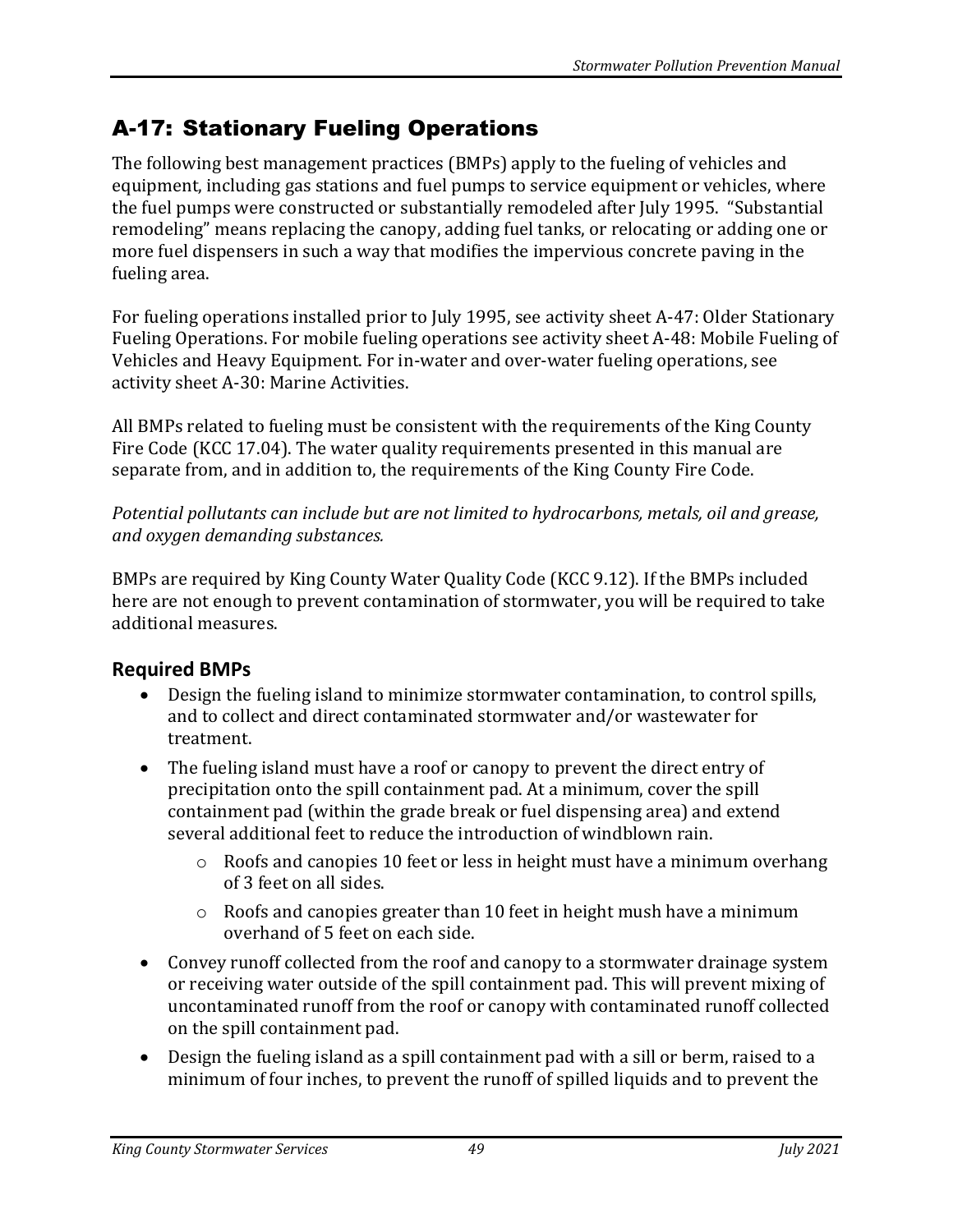run-on of stormwater from the surround area. Raised sills are not required at the open-grate trenches that connect to an approved drainage-control system.

- The spill containment pad must be constructed of impervious concrete. Asphalt is not acceptable.
- Slope the spill containment pad around the fueling island towards the spill containment pad drains; either trench drains, catch basins and/or a dead-end sump. The slope of the drains shall not be less than 1 percent.
- Drains from the spill containment pad must have a normally closed shutoff valve. The valve may be opened to convey stormwater with residual contamination to an oil control treatment system (e.g., oil/water separator, catch basin insert, or equivalent treatment) which then discharges to:
	- o at a minimum, a basic treatment system (e.g., sand filter, filter strips, water quality vault) prior to discharging to a storm drainage system, surface water or ground, or
	- o a sanitary sewer. Approval from the local sewer authority is required for conveyance of any fuel-contaminated stormwater to a sanitary sewer. State and local regulations prohibit discharges that could cause a fire or explosion (WAC, Section 173-216-060; KCC 28.84.060). For conveyance to the sanitary sewer, a catch basin shall be installed upstream of the oil control treatment system, and a normally closed shutoff valve is required at the discharge point of the oil control treatment system.
- In the case of a fuel spill, spilled fuel must be pumped from the drains or catch basins and must be treated and disposed of offsite in accordance with Department of Ecology regulations. The valve may only then be opened to convey stormwater with residual contamination.
- Discharges from the treatment systems (oil control treatment and basic treatment system) to storm drainage systems, sanitary sewer, surface water or to the ground must not display ongoing or recurring visible sheen and must not contain oil or grease.
- Alternatively, collect runoff from the spill containment pad in a dead-end sump and hold for proper off-site disposal. The dead-end sump must be easily inspected, maintained, and pumped.
- The minimum spill retention volume of the oil control treatment system or deadend sump shall be:
	- $\circ$  15 minutes for the flow rate of the dispensing mechanism with the highest through-put rate, or
	- $\circ$  if the area is uncovered, the 15-minute peak flow rate of the 6-month, 24hour storm event over the surface of the spill containment pad – whichever is greater.
	- o The volume of the dead-end sump shall be a minimum of 50 gallons with an adequate grit sedimentation volume.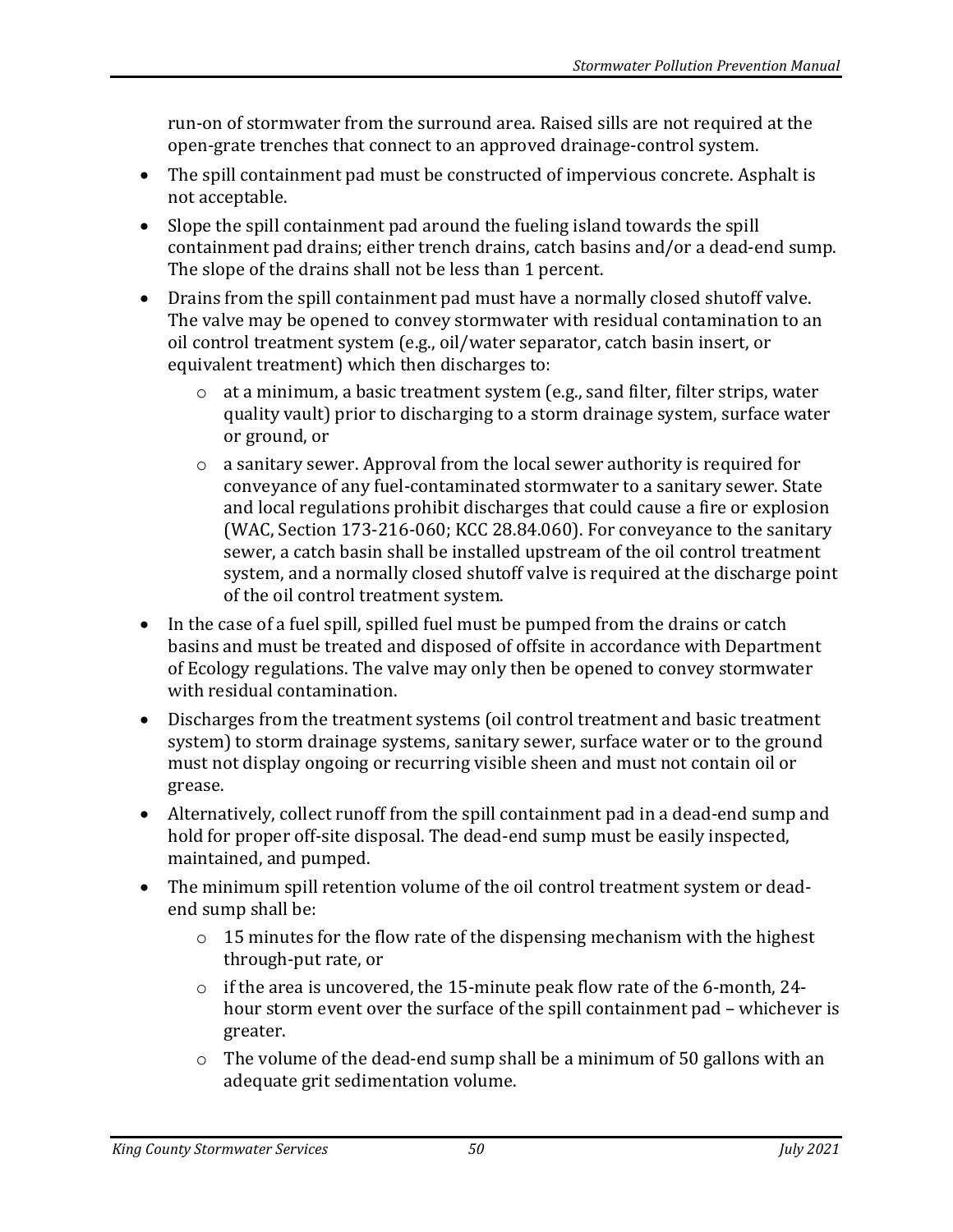### **Additional Required BMPs for Vehicles or Equipment 10 feet in height or greater**

A roof or canopy may not be feasible at fueling stations that regularly fuel vehicles or equipment that are 10 feet in height or greater. At those types of fueling facilities, the following BMPs apply, as well as other applicable BMPs for fueling stations:

- If a roof or canopy is infeasible, then the concrete fueling pad must be equipped with emergency spill control features including a shutoff valve for drainage from the fueling area. The drainage shutoff valve may be kept open to convey stormwater with residual contamination from the fueling pad.
- Maintain the valve in the closed position during a spill event and cleanup. An electronically actuated valve is preferred to minimize the time lapse between spill and containment.
- In the case of a fuel spill, spilled fuel must be pumped from the drains or catch basins and must be treated and disposed of offsite in accordance with Department of Ecology regulations. The valve may only then be reopened to convey stormwater with residual contamination.:
	- o to a sanitary sewer, if approved by the sewer authority, or
	- o to an oil control treatment system (e.g., an oil/water separator, catch basin insert, or equivalent treatment), and then, at a minimum, to a basic treatment system (e.g., sand filter, filter strips, water quality vault). Discharges from treatment systems to stormwater drainage systems, sanitary sewer or surface water must not display ongoing or recurring visible sheen and must not contain oil or grease.

#### **Required Operational BMPs**

- Train employees on the proper use of fuel dispensers.
- Post signs in accordance with the Uniform Fire Code (UFC) or International Fire Code (IFC). Post "No Topping Off" signs. Topping off fuel tanks results in spillage and vents gasoline fumes to the air.
- The person conducting the fuel transfer must be present at the fueling pump during fuel transfer. It is encouraged to post "Stay with Vehicle During Fueling" signage near fuel dispensers.
- Make sure that the automatic shutoff on the fuel nozzle is functioning properly.
- Prepare an emergency spill response and cleanup plan. Have designated trained person(s) available either on-site or on call at all times to implement the plan promptly and properly and immediately cleanup all spills.
- Keep suitable cleanup materials, such as dry adsorbent materials, on-site to allow prompt cleanup of a spill. Do not use dispersants or soap to clean up spills or sheens.
- Immediately notify Ecology, the local jurisdiction, and the local sewer authority if a spill reaches sanitary or storm sewers, ground water, or surface water, in accordance with federal and Ecology spill reporting requirements.